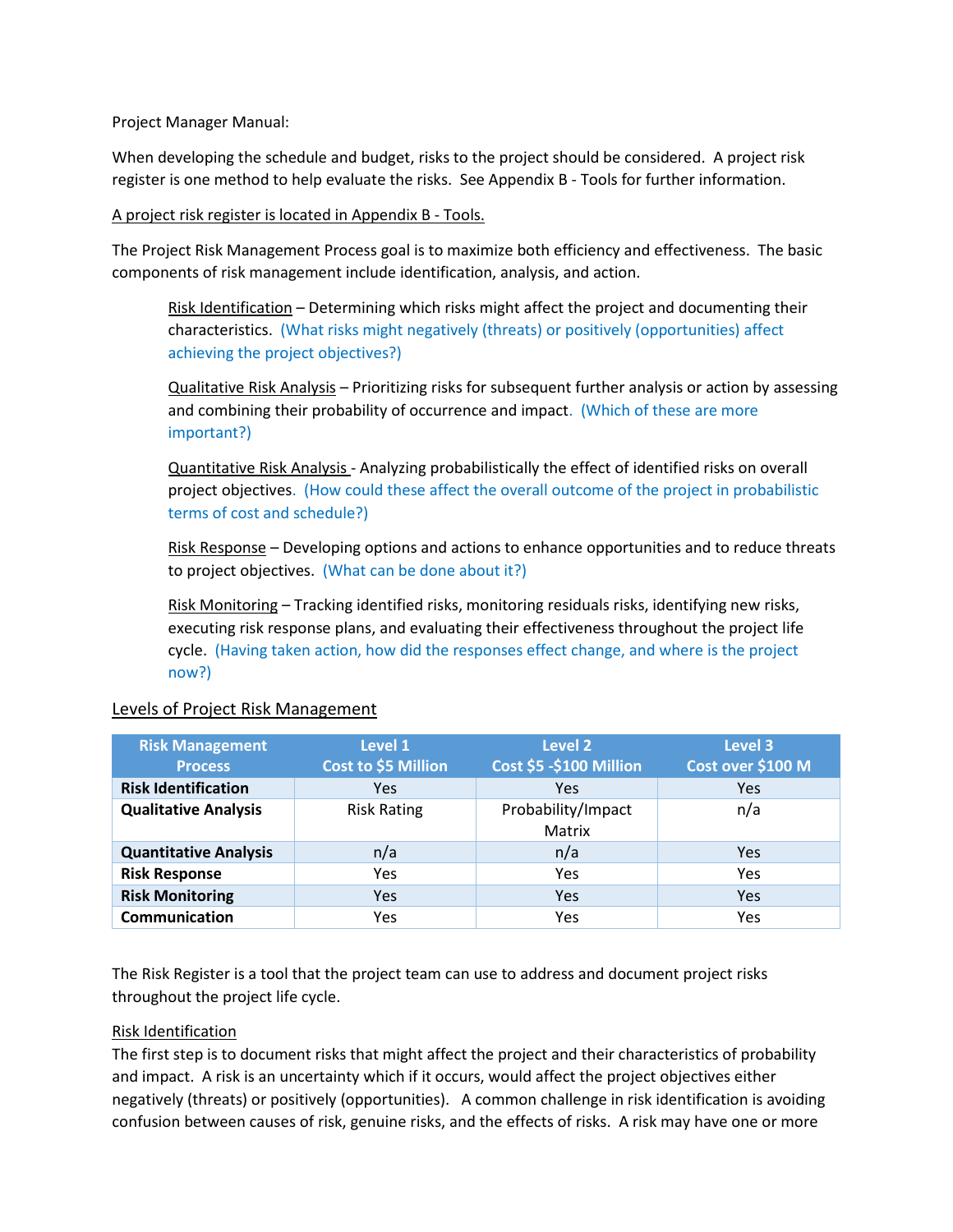causes and, if it occurs, one or more effects. Including causes of risk and effects of risks should not be included in the risk register.

## Qualitative Analysis

For Level 1 projects, the risk should be rated either "high", "medium", or "low".

For Level 2 projects, assess the priority of identified risks using their probability of occurring and the corresponding impact on the projects objectives if the risks occurs.

| <b>Probability and Impact Ratings</b> |                 |              |                 |                |                  |  |  |  |  |
|---------------------------------------|-----------------|--------------|-----------------|----------------|------------------|--|--|--|--|
| <b>Rating</b>                         | <b>Very Low</b> | Low          | <b>Moderate</b> | <b>High</b>    | <b>Very High</b> |  |  |  |  |
| Cost Impact of                        | Insignificant   | $<$ 5% cost  | 5 - 10% cost    | 10 - 20% cost  | >20% cost        |  |  |  |  |
| <b>Threat</b>                         | cost increase   | increase     | increase        | increase       | increase         |  |  |  |  |
| Cost Impact of                        | Insignificant   | $< 1\%$ cost | $1 - 3%$ cost   | $3 - 5% cost$  | $>5\%$ cost      |  |  |  |  |
| Opportunity                           | cost increase   | decrease     | decrease        | decrease       | decrease         |  |  |  |  |
| <b>Schedule Impact</b>                | Insignificant   | $<$ 1 month  | $1 - 3$ months  | $3 - 6$ months | $> 6$ months     |  |  |  |  |
| of Threat                             | slippage        | slippage     | slippage        | slippage       | slippage         |  |  |  |  |
| <b>Schedule Impact</b>                | Insignificant   | $<$ 1 month  | $1 - 2$ months  | $2 - 3$ months | > 3 months       |  |  |  |  |
| of Opportunity                        | improvement     | improvement  | improvement     | improvement    | improvement      |  |  |  |  |
| Probability                           | $1 - 9%$        | $10 - 19%$   | $20 - 39%$      | $40 - 59%$     | $60 - 99%$       |  |  |  |  |

The Risk Matrix below is used to determine the importance of each risk impact based on the probability and impact ratings. Each word descriptor of the rating has an associated number; the product of the probability number and impact number defines the risk score.

| <b>Probability Rating</b> |                              |          |     |          |      |           |  |  |
|---------------------------|------------------------------|----------|-----|----------|------|-----------|--|--|
|                           | 5- Very High                 |          |     |          |      |           |  |  |
|                           | $4 - High$                   |          |     |          |      |           |  |  |
|                           | 3 - Moderate                 |          |     |          |      |           |  |  |
|                           | $2 - Low$                    |          |     |          |      |           |  |  |
|                           | $1 -$ Very Low               |          |     |          |      |           |  |  |
|                           |                              |          |     |          | 8    | 16        |  |  |
|                           |                              | Very Low | Low | Moderate | High | Very High |  |  |
|                           | المستلفات المسترين والمستناد |          |     |          |      |           |  |  |

### Risk Matrix

Impact Rating

The combination of the probability rating of the risk occurring and the impact rating positions the risk into one of the three colored zones in the risk matrix. The color of the zone indicates the priority of the risk for risk response: red zones – high importance; yellow zones – medium importance; and green zones are low importance.

### Risk Response

Risk Response is the process of developing strategic options, and determining actions, to enhance opportunities and reduce threats to the project's objectives.

### Risk Monitoring